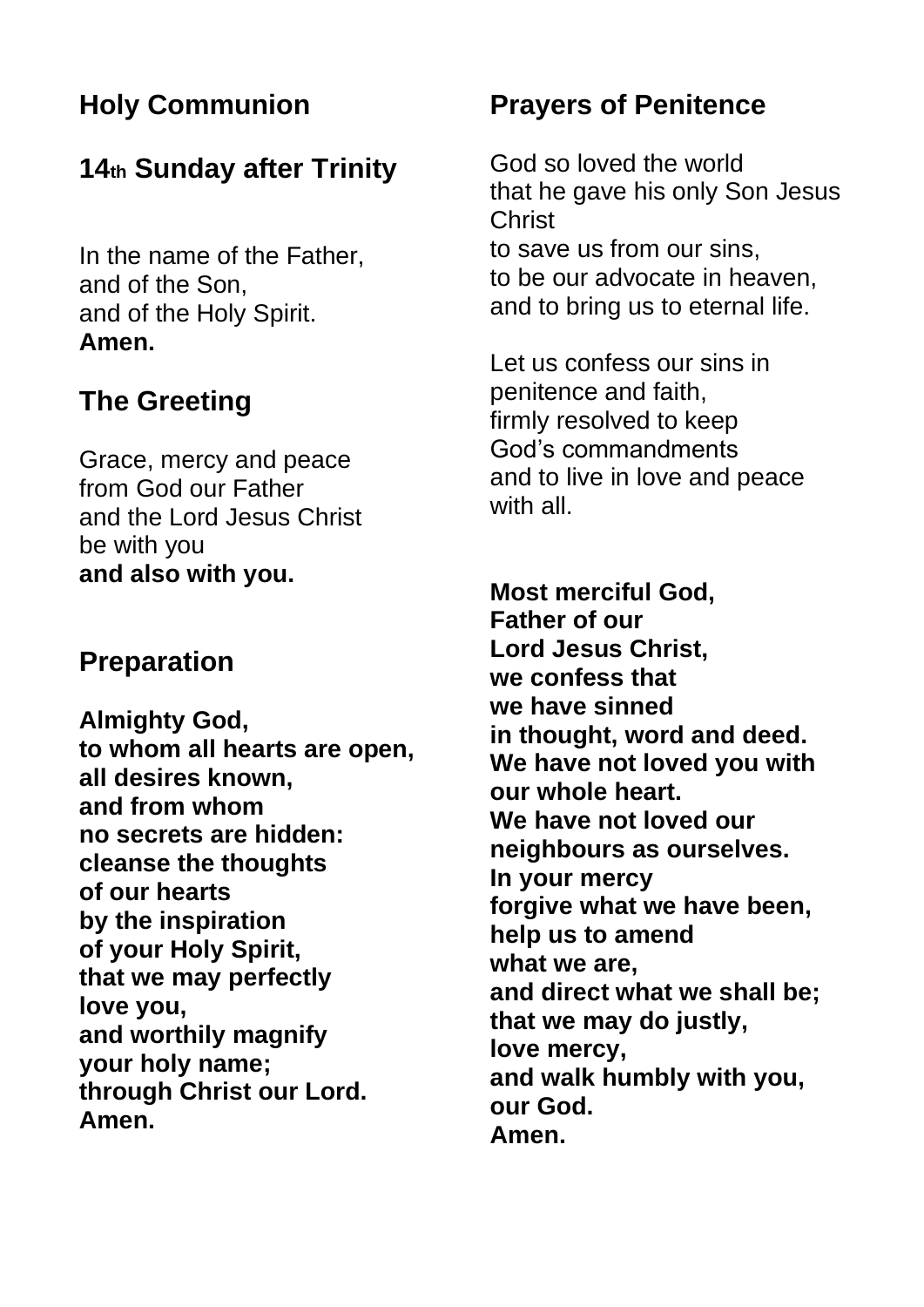#### *The president says*

Almighty God, who forgives all who truly repent, have mercy upon you, pardon and deliver you from all your sins, confirm and strengthen you in all goodness, and keep you in life eternal; through Jesus Christ our Lord. **Amen.**

#### **Gloria in Excelsis**

**Glory to God in the highest, and peace to his people on earth.**

**Lord God, heavenly King, almighty God and Father, we worship you, we give you thanks, we praise you for your glory.**

**Lord Jesus Christ, only Son of the Father, Lord God, Lamb of God, you take away the sin of the world: have mercy on us; you are seated at the right hand of the Father: receive our prayer.**

**For you alone are the Holy One,** **you alone are the Lord, you alone are the Most High, Jesus Christ, with the Holy Spirit, in the glory of God the Father. Amen.**

#### **The Collect**

Merciful God,

your Son came to save us and bore our sins on the cross: may we trust in your mercy and know your love, rejoicing in the righteousness that is ours through Jesus Christ our Lord. **Amen.** 

#### **Reading Romans 14:1-12**

14<sup>1</sup> Welcome those who are weak in faith, but not for the purpose of quarrelling over opinions. <sup>2</sup>Some believe in eating anything, while the weak eat only vegetables. <sup>3</sup>Those who eat must not despise those who abstain, and those who abstain must not pass judgement on those who eat; for God has welcomed them. <sup>4</sup>Who are you to pass judgement on servants of another? It is before their own lord that they stand or fall. And they will be upheld, for the Lord is able to make them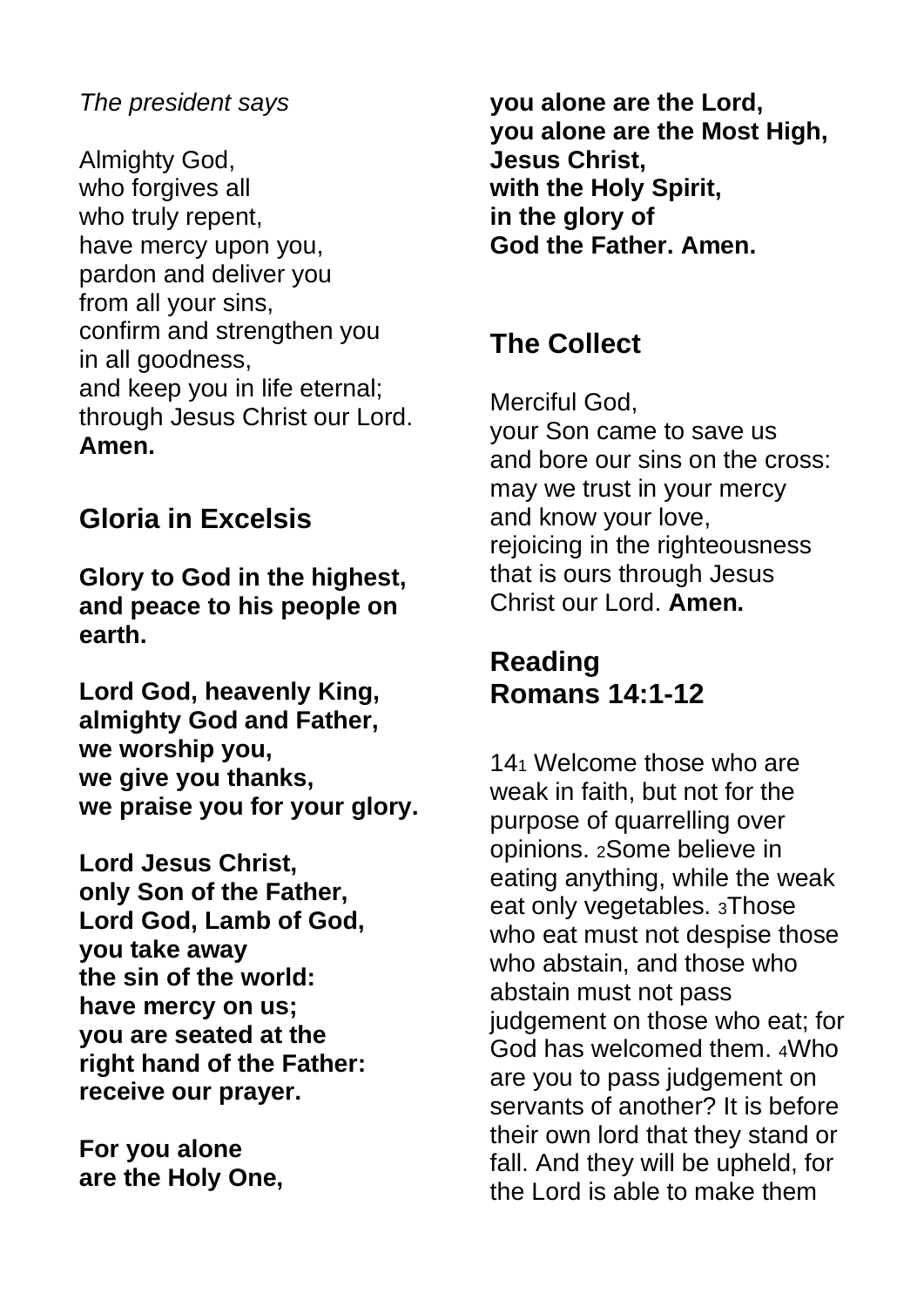#### stand.

<sup>5</sup> Some judge one day to be better than another, while others judge all days to be alike. Let all be fully convinced in their own minds. <sup>6</sup>Those who observe the day, observe it in honour of the Lord. Also those who eat, eat in honour of the Lord, since they give thanks to God; while those who abstain, abstain in honour of the Lord and give thanks to God.

<sup>7</sup> We do not live to ourselves, and we do not die to ourselves. <sup>8</sup>If we live, we live to the Lord, and if we die, we die to the Lord; so then, whether we live or whether we die, we are the Lord's. <sup>9</sup>For to this end Christ died and lived again, so that he might be Lord of both the dead and the living.

<sup>10</sup> Why do you pass judgement on your brother or sister? Or you, why do you despise your brother or sister? For we will all stand before the judgement seat of God.11For it is written, 'As I live, says the Lord, every knee shall bow to me,

 and every tongue shall give praise to God.'

<sup>12</sup>So then, each of us will be accountable to God.

This is the word of the Lord. **Thanks be to God.**

### **The Gospel Matthew 18:21-35**

Hear the Gospel of our Lord Jesus Christ according to **Matthew Glory to you, O Lord.**

<sup>21</sup> Then Peter came and said to him, 'Lord, if another member of the church sins against me, how often should I forgive? As many as seven times?' <sup>22</sup>Jesus said to him, 'Not seven times, but, I tell you, seventy-seven times.

<sup>23</sup> 'For this reason the kingdom of heaven may be compared to a king who wished to settle accounts with his slaves. <sup>24</sup>When he began the reckoning, one who owed him ten thousand talents was brought to him; <sup>25</sup>and, as he could not pay, his lord ordered him to be sold, together with his wife and children and all his possessions, and payment to be made.

<sup>26</sup>So the slave fell on his knees before him, saying, "Have patience with me, and I will pay you everything." <sup>27</sup>And out of pity for him, the lord of that slave released him and forgave him the debt. <sup>28</sup>But that same slave, as he went out, came upon one of his fellow-slaves who owed him a hundred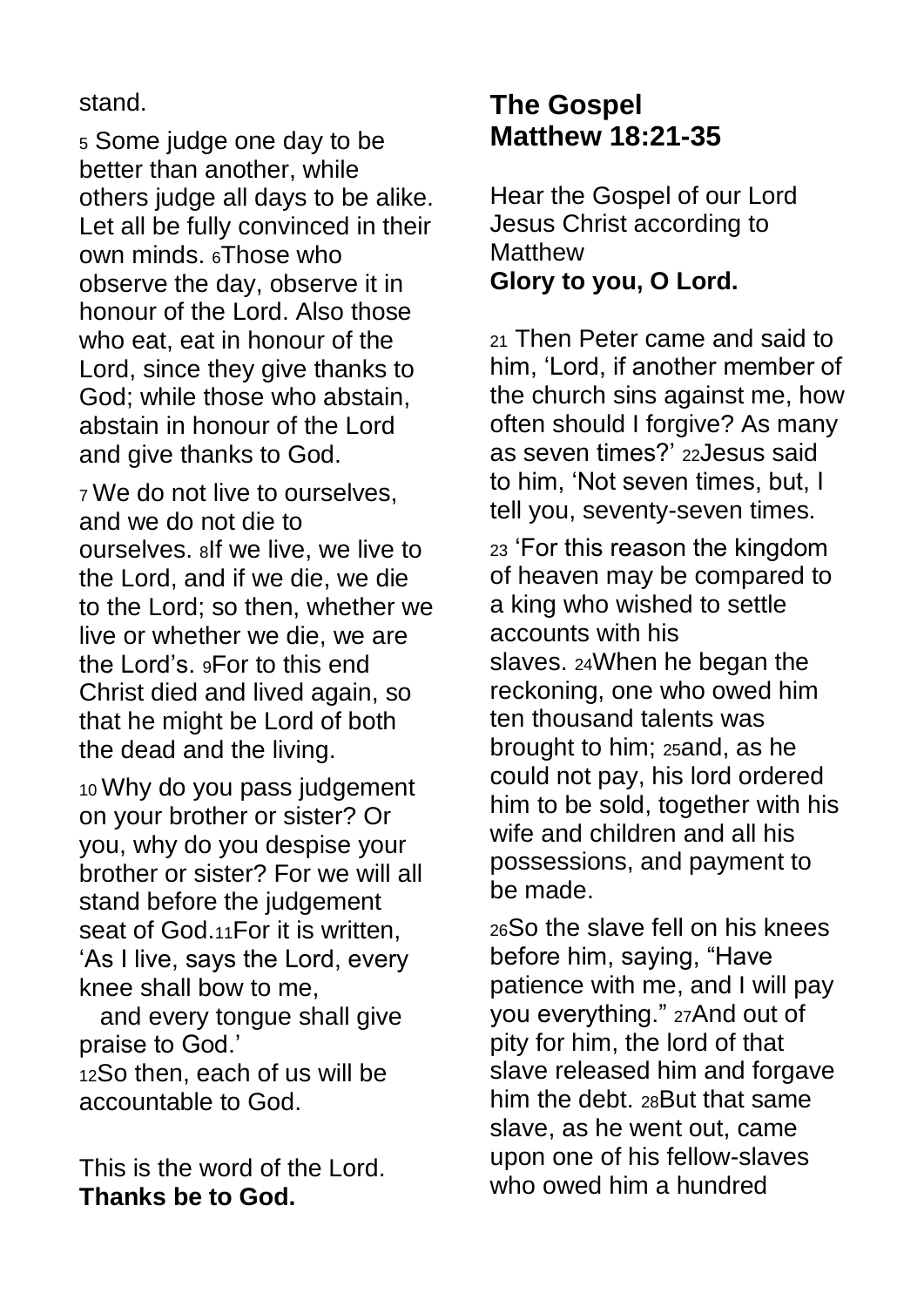denarii; and seizing him by the throat, he said, "Pay what you owe." <sup>29</sup>Then his fellow-slave fell down and pleaded with him, "Have patience with me, and I will pay you." 30But he refused; then he went and threw him into prison until he should pay the debt. <sup>31</sup>When his fellow-slaves saw what had happened, they were greatly distressed, and they went and reported to their lord all that had taken place.

<sup>32</sup>Then his lord summoned him and said to him, "You wicked slave! I forgave you all that debt because you pleaded with me. <sup>33</sup>Should you not have had mercy on your fellow-slave, as I had mercy on you?" <sup>34</sup>And in anger his lord handed him over to be tortured until he should pay his entire debt. <sup>35</sup>So my heavenly Father will also do to every one of you, if you do not forgive your brother or sister from your heart.'

*At the end*

This is the Gospel of the Lord. **Praise to you, O Christ.**

#### **Sermon**

## **The Creed**

Do you believe and trust in God the Father, source of all being and life, the one for whom we exist? **We believe and trust in him.**

Do you believe and trust in God the Son, who took our human nature, died for us and rose again? **We believe and trust in him.**

Do you believe and trust in God the Holy Spirit, who gives life to the people of God and makes Christ known in the world? **We believe and trust in him.**

This is the faith of the Church. **This is our faith. We believe and trust in one God, Father, Son and Holy Spirit. Amen.**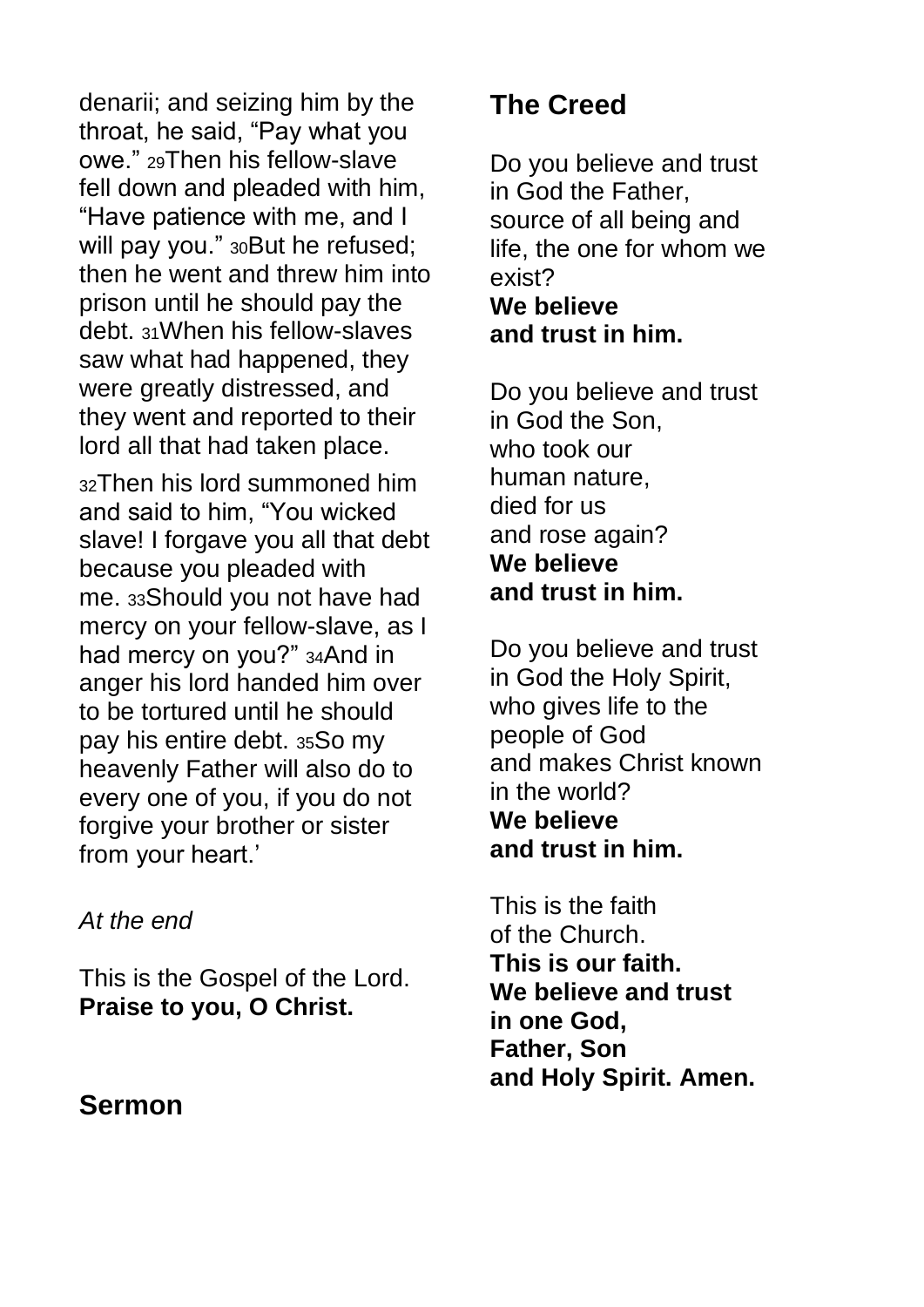#### **Prayers of Intercession**

Lord, in your mercy **hear our prayer.**

(or)

Lord, hear us. **Lord, graciously hear us.**

*And at the end*

Merciful Father, **accept these prayers for the sake of your Son, our Saviour Jesus Christ. Amen.**

### **The Peace**

Christ is our peace. He has reconciled us to God in one body by the cross. We meet in his name and share his peace. The peace of the Lord be always with you **and also with you.**

# **Hymn:**

# **Preparation of the Table**

Yours, Lord, is the greatness, the power, the glory, the splendour, and the majesty; for everything in heaven and on earth is yours. **All things come from you, and of your own do we give you.**

*The president takes the bread and wine.*

### **Eucharistic Prayer**

The Lord be with you **And also with you.**

Lift up your hearts. **We lift them to the Lord.**

Let us give thanks to the Lord our God. **It is right to give thanks and praise.**

It is always right to give you thanks, God our Creator, loving and faithful, holy and strong.

You made us and the whole universe. and filled your world with life.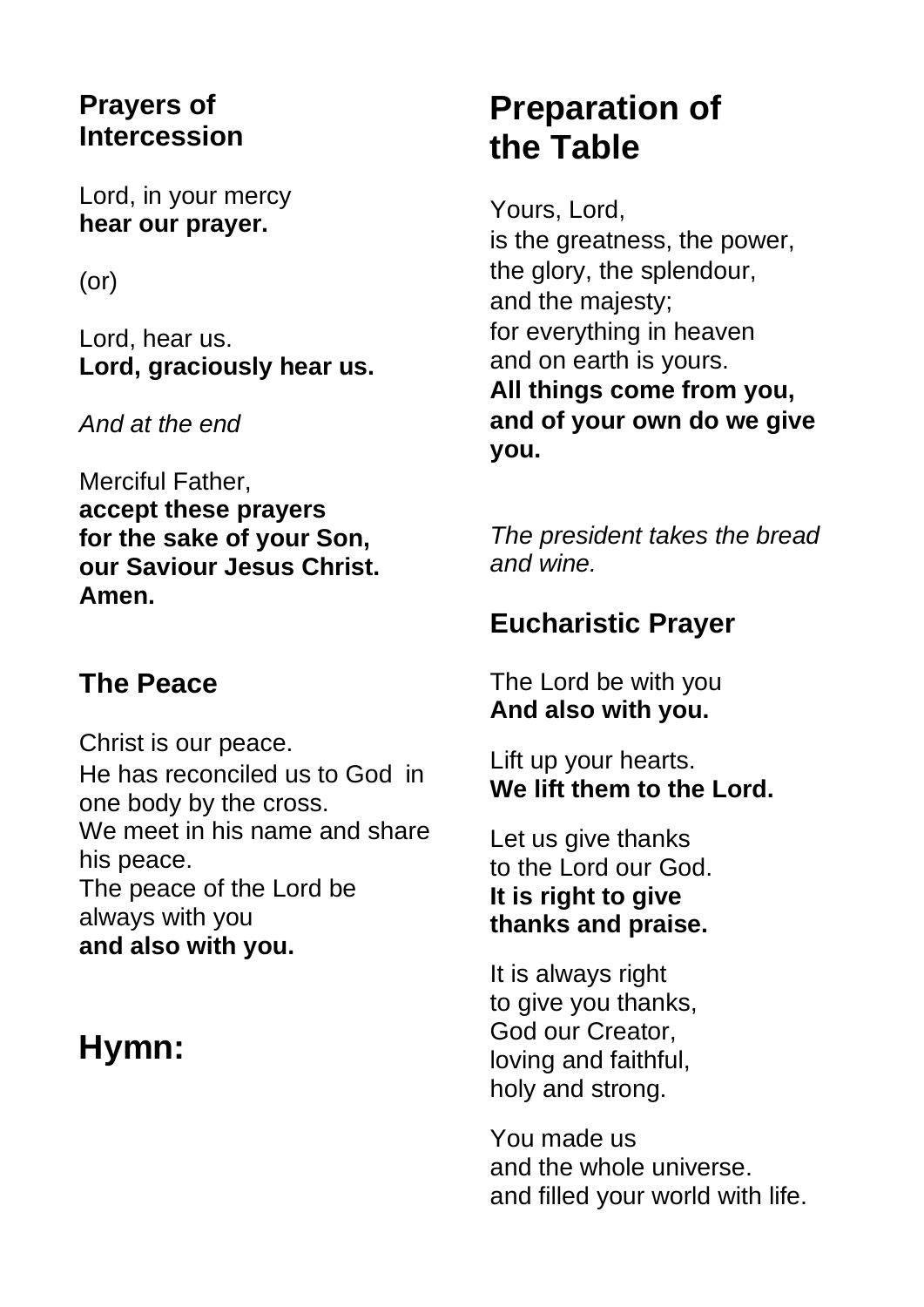You sent your Son to live among us, Jesus, our Saviour, Mary's child.

He suffered on the cross; he died to save us from our sins; he rose in glory from the dead.

You send your Spirit to bring new life to the world, and fill us with power from on high.

And so we join the angels to celebrate and sing:

**Holy, holy, holy Lord, God of power and might, heaven and earth are full of your glory. Hosanna in the highest. Blessed is he who comes in the name of the Lord. Hosanna in the highest.**

Father, on the night before he died, Jesus shared a meal with his friends

He took the bread, and thanked you. He broke it, and gave it to them, saying: Take and eat; this is my body, given for you. Do this to remember me.

After the meal, Jesus took the cup of wine. He thanked you, and gave it to them, saying: Drink this, all of you. This is my blood; the new promise of God's unfailing love. Do this to remember me.

Great is the mystery of faith: **Christ has died. Christ is risen. Christ will come again.**

Father,

as we bring this bread and wine and remember his death and resurrection, send your Holy Spirit, that we who share these gifts may be fed by Christ's body and his blood.

Pour your Spirit on us that we may love one another, work for the healing of the earth, and share the good news of Jesus. As we wait for his coming in glory.

For honour and praise belong to you, Father, with Jesus your Son, and the Holy Spirit: one God, for ever and ever. **Amen.**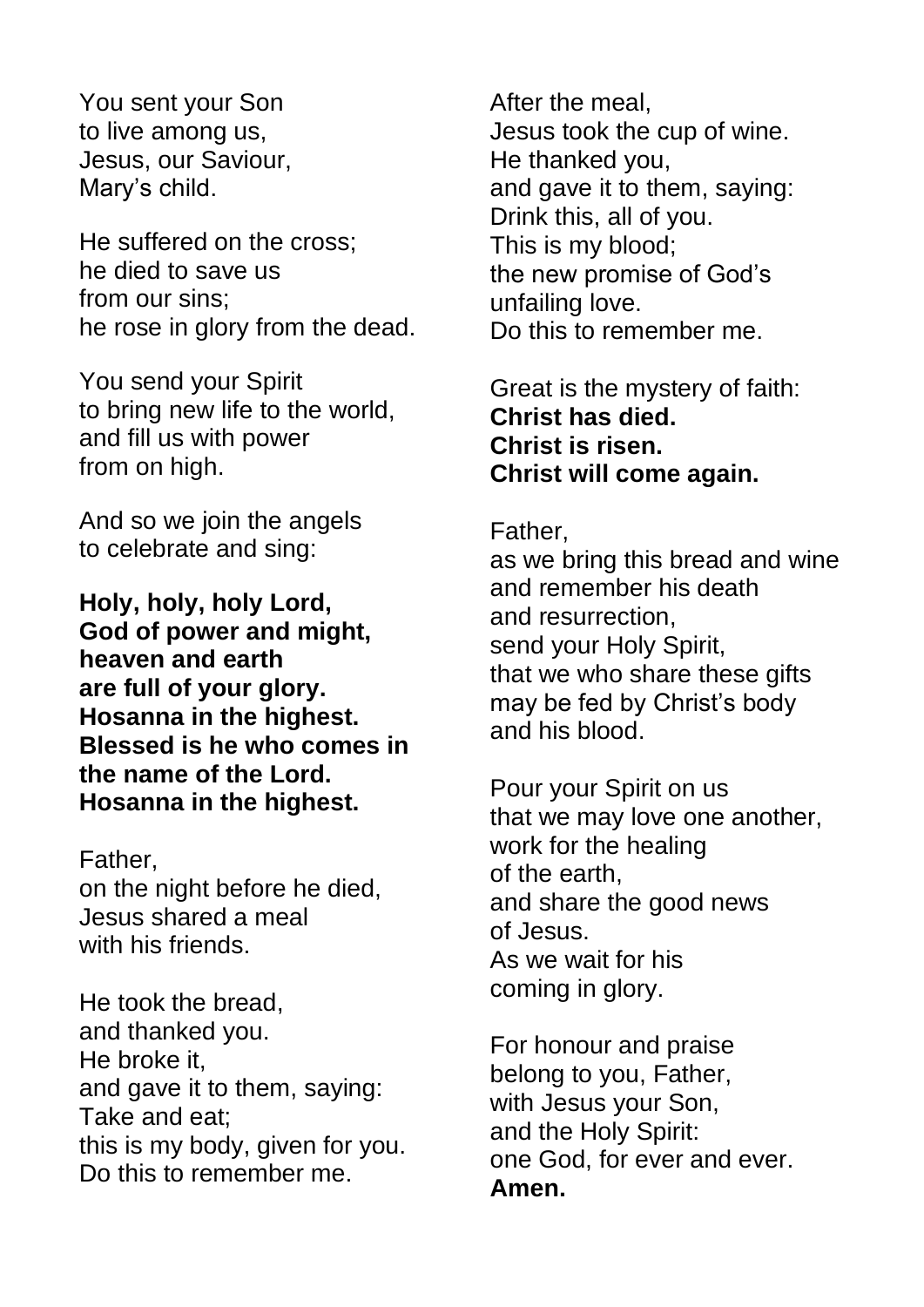### **The Lord's Prayer**

As our Saviour taught us, so we pray:

**Our Father in heaven, hallowed be your name, your kingdom come, your will be done, on earth as in heaven. Give us today our daily bread. Forgive us our sins as we forgive those who sin against us. Lead us not into temptation but deliver us from evil. For the kingdom, the power, and the glory are yours now and for ever. Amen.**

#### **Breaking of the Bread**

*The president breaks the consecrated bread.* 

We break this bread to share in the body of Christ. **Though we are many, we are one body, because we all share in one bread.**

*The Agnus Dei may be used as the bread is broken*

**Jesus, Lamb of God, have mercy on us.**

**Jesus, bearer of our sins, have mercy on us.**

**Jesus, redeemer of the world, grant us peace.**

#### **Giving of Communion**

*The president says one of these invitations to communion*

Draw near with faith. Receive the body of our Lord Jesus Christ which he gave for you, and his blood which he shed for you. Eat and drink in remembrance that he died for you, and feed on him in your hearts by faith with thanksgiving.

*The president and people receive communion. Authorized words of distribution are used and the communicant replies* 

#### **Amen.**